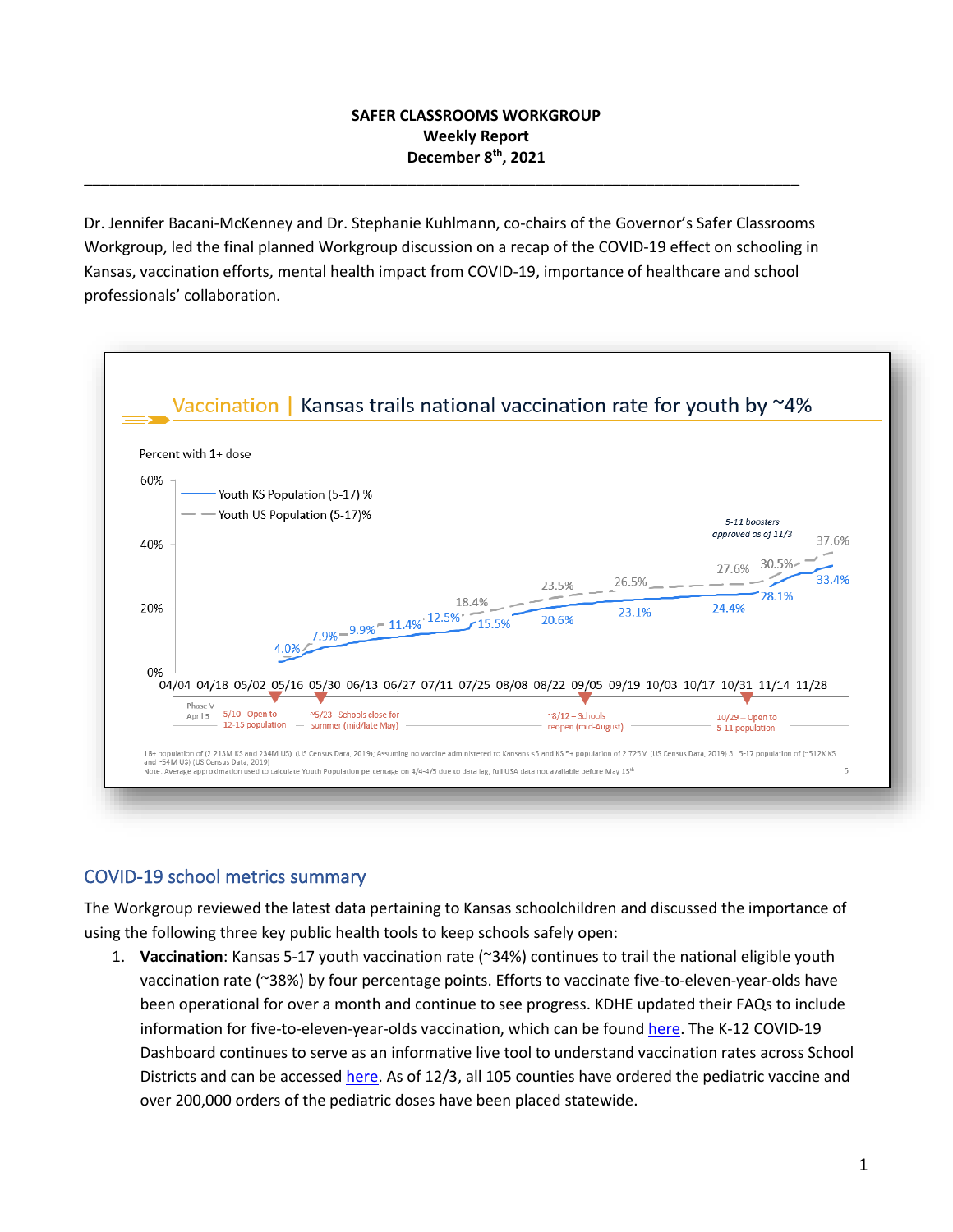

2. **Testing**: Since last week, no additional School Districts submitted budgets for testing, keeping the total number of Districts that have drafted, submitted, or approved for testing funding at 227. 87% of Kansan students attend school in Districts that have drafted, submitted, or been approved for testing budgets. 11% of Kansan students attend school where no response has been received or where the District has expressed no interest in testing funding for students. As of this week, 144 School Districts are reporting testing results to KDHE, and 300 positive tests were reported across 84 Districts. This compares to 100 positive tests reported last week across 123 Districts.

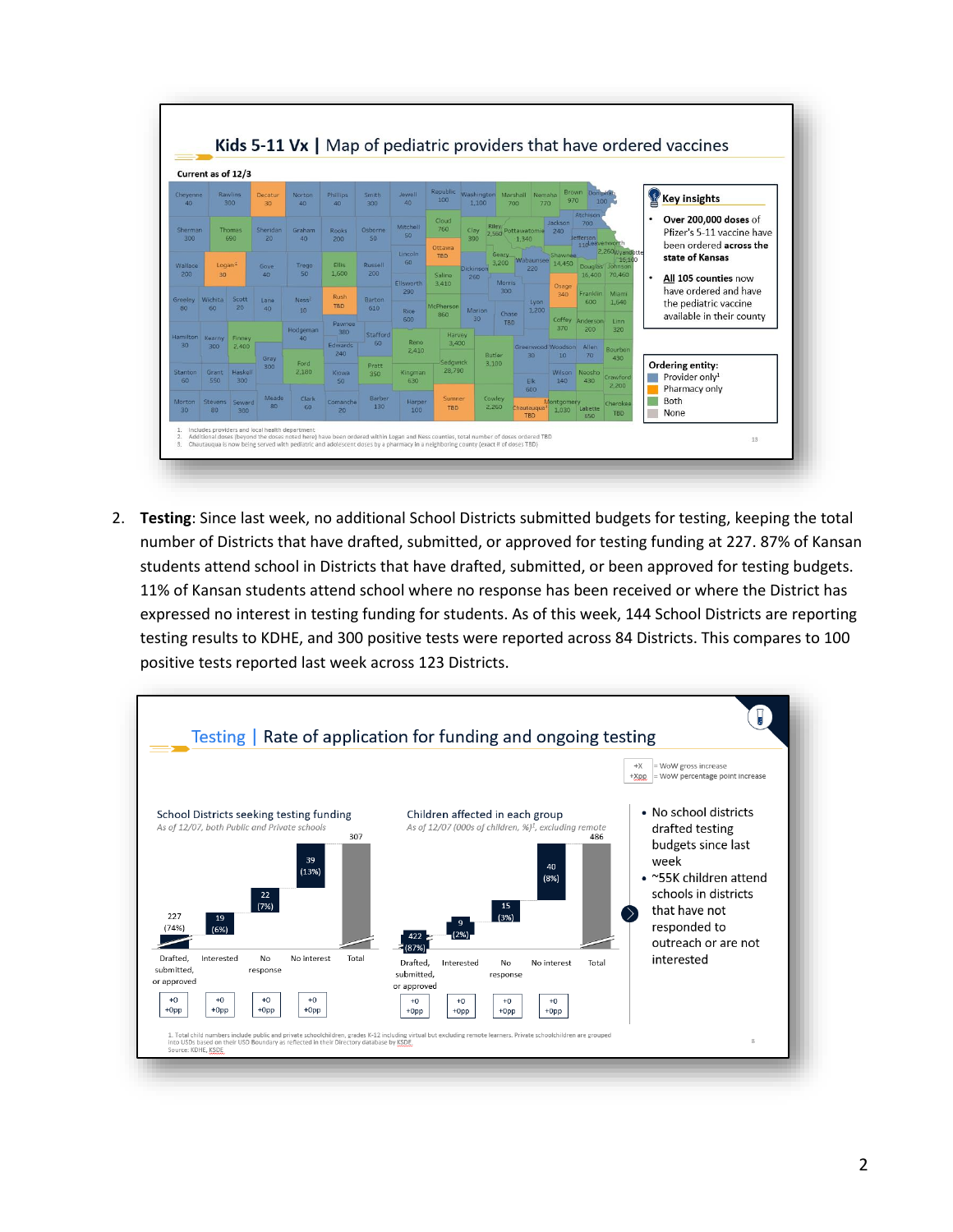3. **Masking**: 253 School Districts / private schools responded to KDHE's outreach on masking policies. 47% of Districts are implementing a policy of encouraging but not requiring masks (24% of Kansan students); 16% of School Districts have a mask requirement for all students (56% of students); 15% of School Districts have no mask policy (6% of students). 18% of Districts have not yet responded to the survey (7% of students).

There were 49 active outbreaks in KS schools as of this week; this compares to 53 active outbreaks last week and 54 outbreaks the week before. Looking at outbreak-related cases per 100,000 students, School Districts with mask requirements had 49 outbreak cases per 100,000 as of last week; School Districts with masks encouraged or no mask policies had more than 7x the number of outbreak cases per 100,000 students, at 344 cases per 100,000 students.

#### **Why this matters and what this means:**

A month after the CDC's approval of the Pfizer-BioNTech COVID-19 vaccine for five-to-eleven-year-olds, the vaccine is widely available throughout Kansas and over 15% of five-to-eleven-year-olds have received their first dose. Families have the option to seek the vaccine through various channels including school vaccination clinics, LHDs, pediatric / family practice providers and pharmacies. Districts not yet involved in the testing program are encouraged to reach out to the Workgroup members and / or KDHE project specialists to facilitate testing programs, which can save schooldays for kids who would otherwise be sent home due to exposure. The [KDHE K-](https://kshealthdata.kdhe.ks.gov/t/BEPHI_COVID-19/views/COVID-19SchoolDistrictDashboard/Home?%3AisGuestRedirectFromVizportal=y&%3Aembed=y)[12 COVID-19 Dashboard](https://kshealthdata.kdhe.ks.gov/t/BEPHI_COVID-19/views/COVID-19SchoolDistrictDashboard/Home?%3AisGuestRedirectFromVizportal=y&%3Aembed=y) continues to be a useful tool for parents, educators, health providers, and other child advocates to understand the state of COVID-19 in their School District.

### View from Schools

Dr. Watson provided a summary of the three phases schools have experienced during the COVID-19 pandemic. He highlighted the flexibility, hard work and challenges educators faced throughout each phase. He thanked them for their efforts in continuing to educate and keeping communities safe. He discussed the positive impact of the increased connection and collaboration between schools and health care professionals.

### **Topics discussed:**

- Dr. Watson reiterated that vaccination remains the top measure to protect children from COVID-19 alongside other measures such as testing, masking, and distancing.
- He also expressed a desire to keep up the communication and collaboration between the healthcare community and schools in combating COVID-19 and other health issues. The relationships formed while addressing the COVID-19 crisis will prove to be valuable for students across various public health issues.
- Dr. Kuhlmann shared a similar hope, while discussing the work that has been done to bring healthcare professionals to the school setting.
- Kimber Kasitz provided an update on Wichita Public Schools vaccination clinics. To date, over 1,300 fiveto-eleven-year-olds have been vaccinated by their clinics. Parents, siblings, and community members have also received vaccinations at the sites. She highlighted the positive response they have received from making the experience kid friendly by showing movies during the post vaccine administration monitoring period. She thanked KDHE for their help and suggested that other schools connect with them on establishing a clinic of their own.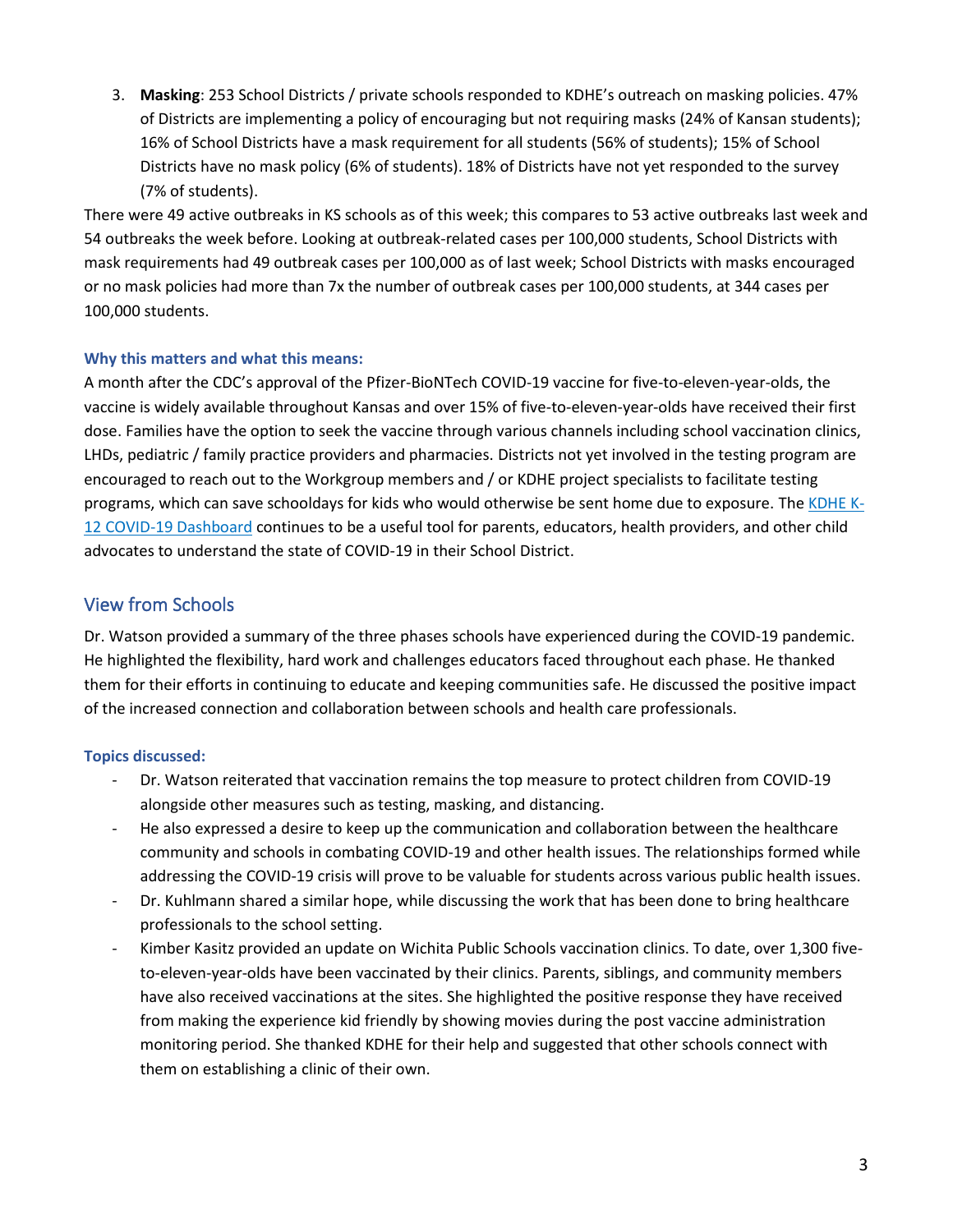#### **Why this matters and what this means:**

- The Workgroup members encouraged parents to get their children vaccinated.
- Schools are crucial in helping families access the vaccine through mass vaccination clinics. Schools are encouraged to set up their own vaccination clinics and to reach out to KDHE/LHDs for support as needed. They can also contact Kimber Kasitz for best practices when establishing a clinic.
- The vaccine will be a particularly useful tool for curbing infection through the holiday season; as travel and in-person gatherings increase, the vaccine is the most effective way to protect family members of all ages and to mitigate the risk of outbreaks in schools following the holidays.



# View from healthcare providers

The Workgroup members from the medical community discussed vaccination efforts throughout the state, mental health amongst youths, and the Omicron variant.

### **Topics discussed:**

- Dr. Kristie Clark shared an update around COVID-19 and its uptick in rural communities. She shared it is beginning to stress the rural healthcare system. She pointed out that majority of cases are from unvaccinated individuals, followed by adults who have not received a booster dose yet. She urged community members to get the vaccine for themselves and their families, highlighting the safety and efficacy it provides in fighting COVID-19.
- Dr. Jennifer Bacani-McKenney shared that she began administering pediatric doses and has found patients are grateful for the service. In rural communities, access to the vaccine can pose a larger obstacle. She encouraged providers to join the vaccination effort and thanked those who already have.
- The medical professionals provided an update on the Omicron variant and discussed how more data / insights are needed to determine the impact it will have. Although the variant is not in Kansas, it's future presence is expected.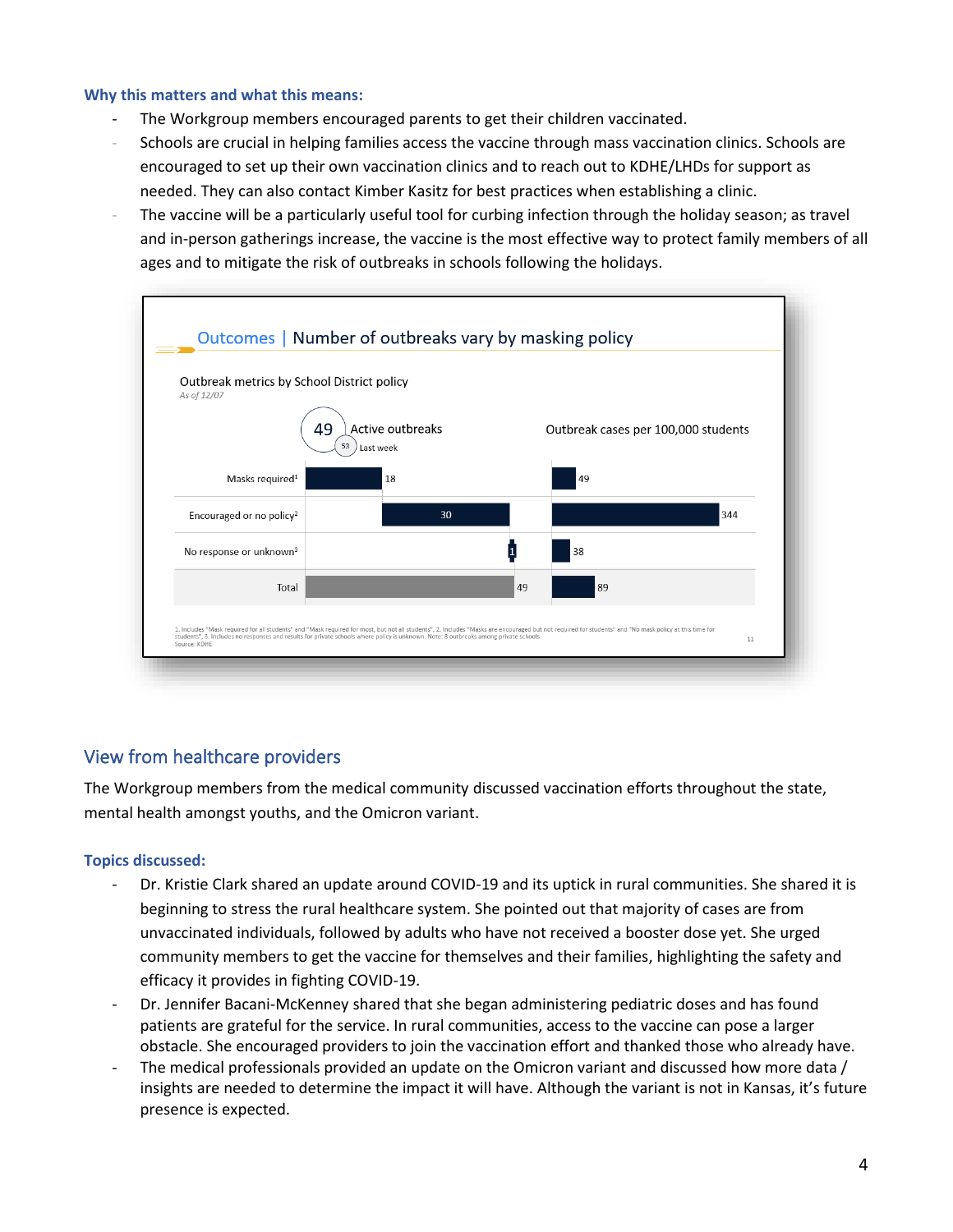- Dr. Netson shared the [Surgeon General advisory on youth mental health](https://www.usnews.com/news/health-news/articles/2021-12-07/surgeon-general-issues-advisory-on-youth-mental-health) and the difficulty COVID-19 has put on mental health. She commented on the increase in reported distress amongst youths, the difficulty in obtaining appointments with professionals, and the efforts schools are making to help with emotional wellness. She encouraged parents to check in with their kids and to play the role of a listener and sounding board. She also discussed the resources available if someone is having a mental health crisis including, the emergency room, connecting with your physician, and the suicide awareness hotline
- Ashley Goss echoed the resources laid out by Kelli Netson and highlighted this as an area of focus for KDHE.
- The medical professionals in the Workgroup shared the importance of having a plan for preventive measures, integrating back into school and other high stress situations, restrictions on dangerous items (e.g., weapons, medications, etc.) and contact information for resources if a crisis occurs.

#### **Why this matters and what this means:**

- Providers are excited by the initial demand for five-to-eleven-year-olds vaccinations. It is a huge step to keep kids and schools safe. They recognize work needs to be done to continue the demand and momentum amongst parents for this age group.
- The Workgroup encouraged adults, kids, and parents to connect with their providers to continue educating themselves. Parents can seek information from schools, LHDs, KDHE and providers to gain answers and comfort in the vaccine. Boosters are likely needed for adults to combat the winter surge in COVID-19.
- Mental health continues to be a public health crisis and concerns about youth mental health have only increased during the pandemic, as months of social isolation, school closures and other pandemicrelated difficulties are believed to have fueled increased levels of anxiety and depression. Resources for the community are available and are continuing to be developed; all are encouraged to reach out for help when they or someone they know needs it.

# Vaccination | Youth vaccination rates by County



 $1028$ 

Cumulative COVID-19 Vaccination Rates Among School-Aged Children (ages 5-17) by School District

Source: KS WebIZ, as of 12/7

12